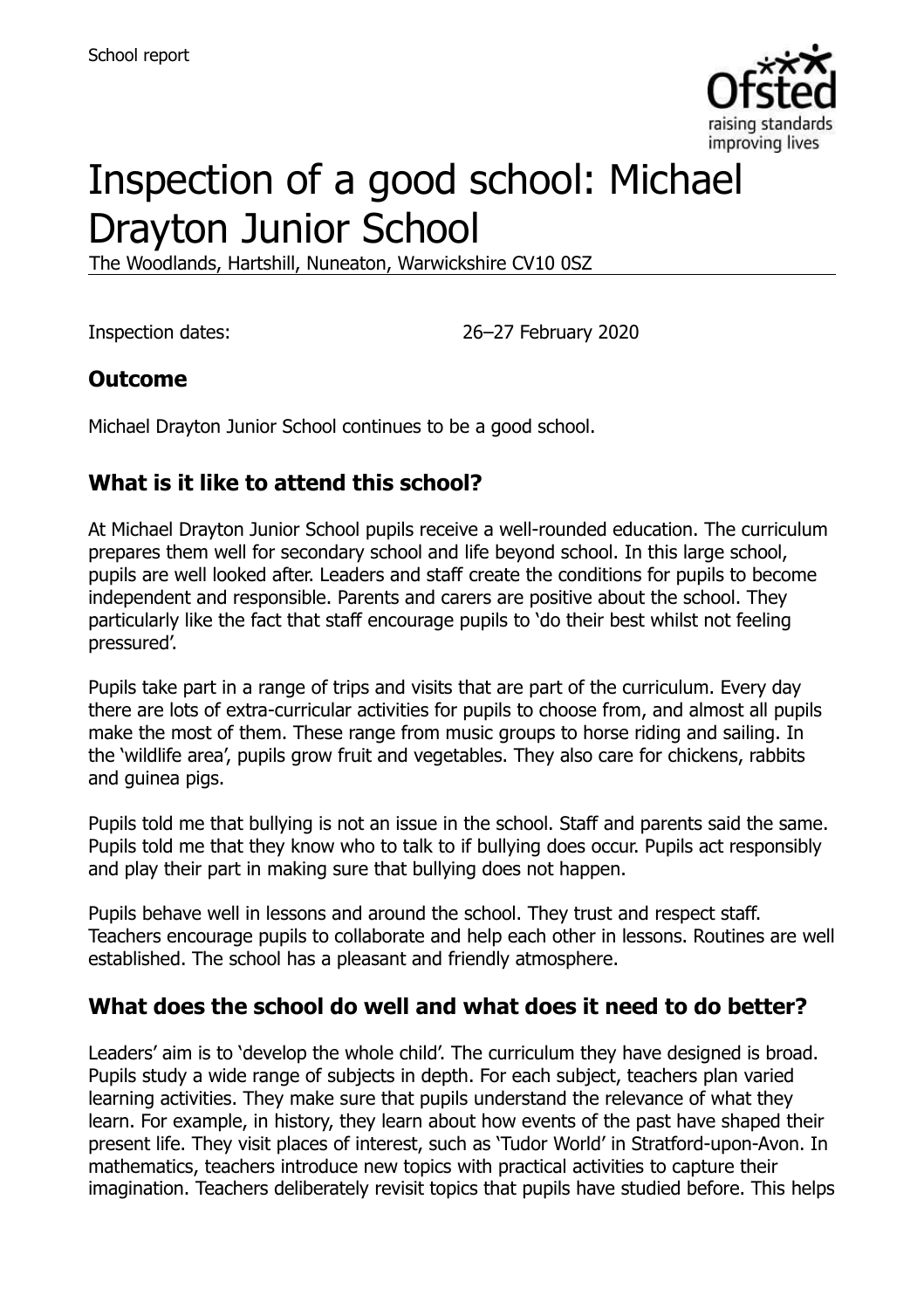

pupils to remember what they have learned previously. They then use this to help them learn new knowledge and apply their skills.

Leaders know that over the past two years some pupils have not made as much progress in reading as they could have done. They are implementing new ways of improving reading skills. Teachers do a rigorous assessment of pupils' reading abilities when they start in Year 3. Pupils who need it get extra phonics lessons to help them catch up. Members of staff have received training to make sure that these lessons are successful. Teachers are developing new ways of teaching reading comprehension in all year groups. All classes have 'drop everything and read' sessions each week. Pupils in each year group take part in a competition to read and understand up to 50 books. Pupils are keen to see their names on the reading competition display board. These new strategies are starting to work but because they are so new, they are not embedded yet.

Leaders make sure that pupils with special educational needs and/or disabilities (SEND) follow the full curriculum. Teachers and support staff work together to adapt learning activities. They plan appropriate interventions so that pupils with SEND get the same opportunities as others.

Pupils and parents value the breadth of experiences the school provides. Pupils told me how much they enjoy the wildlife area. The trip to France in Year 5 is very popular. A highlight of this year will be the school choir performing in Wembley in March. The school has 10 active 'pupil groups'. They are a key feature of the school life. They contribute to reading, playground safety, eco-school, online safety, and community cohesion. Pupils learn to understand and respect others' faiths and beliefs. They have philosophy lessons where they learn to develop their critical thinking.

Leaders want to improve pupils' transition from Year 2 to Year 3. They are keen to provide a successful start for all pupils when they join the school. They are working with some of their feeder schools to develop a more effective induction programme for pupils in the summer term.

The school is highly organised and well led. Leaders and staff work well together, and staff enjoy working at the school. Staff are united and adopt a consistent approach to their work.

#### **Safeguarding**

The arrangements for safeguarding are effective.

Leaders make sure that staff receive regular training and are aware of their duty of care. They update policies regularly and check that these policies are implemented consistently. Staff are confident about identifying and referring pupils who may be vulnerable. Leaders work well with external agencies to support pupils at risk, as well as their families.

Pupils learn how to adopt safe behaviours in their everyday life. They learn about road safety as well as how to avoid risks when using the internet and social media. They also have talks from the police about risks outside school.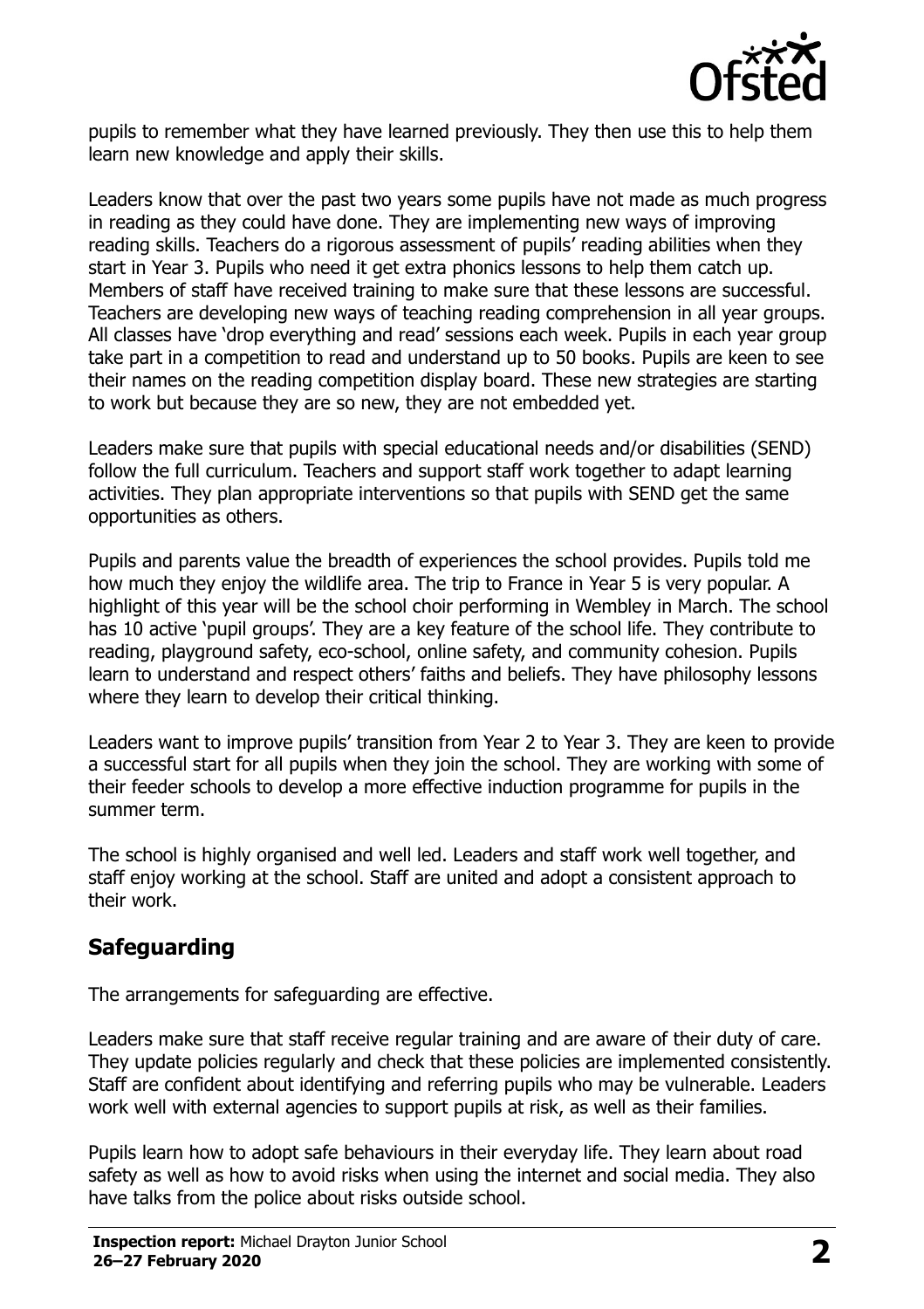

## **What does the school need to do to improve?**

## **(Information for the school and appropriate authority)**

- Over the last two years, outcomes in key stage 2 reading and mathematics tests have been low for some pupils. Recently, progress in mathematics has improved following the introduction of new methods of teaching. Leaders are also implementing new approaches to the way reading is taught in Year 3, and the way reading skills are developed across the years. Leaders should embed these new approaches to secure further improvement in reading, especially for those who start with low reading ability when they join the school.
- Some pupils get off to a slow start in Year 3. This affects their progress throughout key stage 2. Leaders have plans to improve the induction process this year with a particular focus on pupils with SEND. Leaders should ensure that the transition process from key stage 1 to key stage 2 is improved to provide pupils with a better start in Year 3.

#### **Background**

When we have judged a school to be good, we will then normally go into the school about once every four years to confirm that the school remains good. This is called a section 8 inspection of a good or non-exempt outstanding school. We do not give graded judgements on a section 8 inspection.

This is the first section 8 inspection since we judged the school to be good on 6–7 April 2016.

#### **How can I feed back my views?**

You can use [Ofsted Parent View](https://parentview.ofsted.gov.uk/) to give Ofsted your opinion on your child's school, or to find out what other parents and carers think. We use Ofsted Parent View information when deciding which schools to inspect, when to inspect them and as part of their inspection.

The Department for Education has further [guidance](http://www.gov.uk/complain-about-school) on how to complain about a school.

If you are the school and you are not happy with the inspection or the report, you can [complain to Ofsted.](https://www.gov.uk/complain-ofsted-report)

#### **Further information**

You can search for [published performance information](http://www.compare-school-performance.service.gov.uk/) about the school.

In the report, '[disadvantaged pupils](http://www.gov.uk/guidance/pupil-premium-information-for-schools-and-alternative-provision-settings)' refers to those pupils who attract government pupil premium funding: pupils claiming free school meals at any point in the last six years and pupils in care or who left care through adoption or another formal route.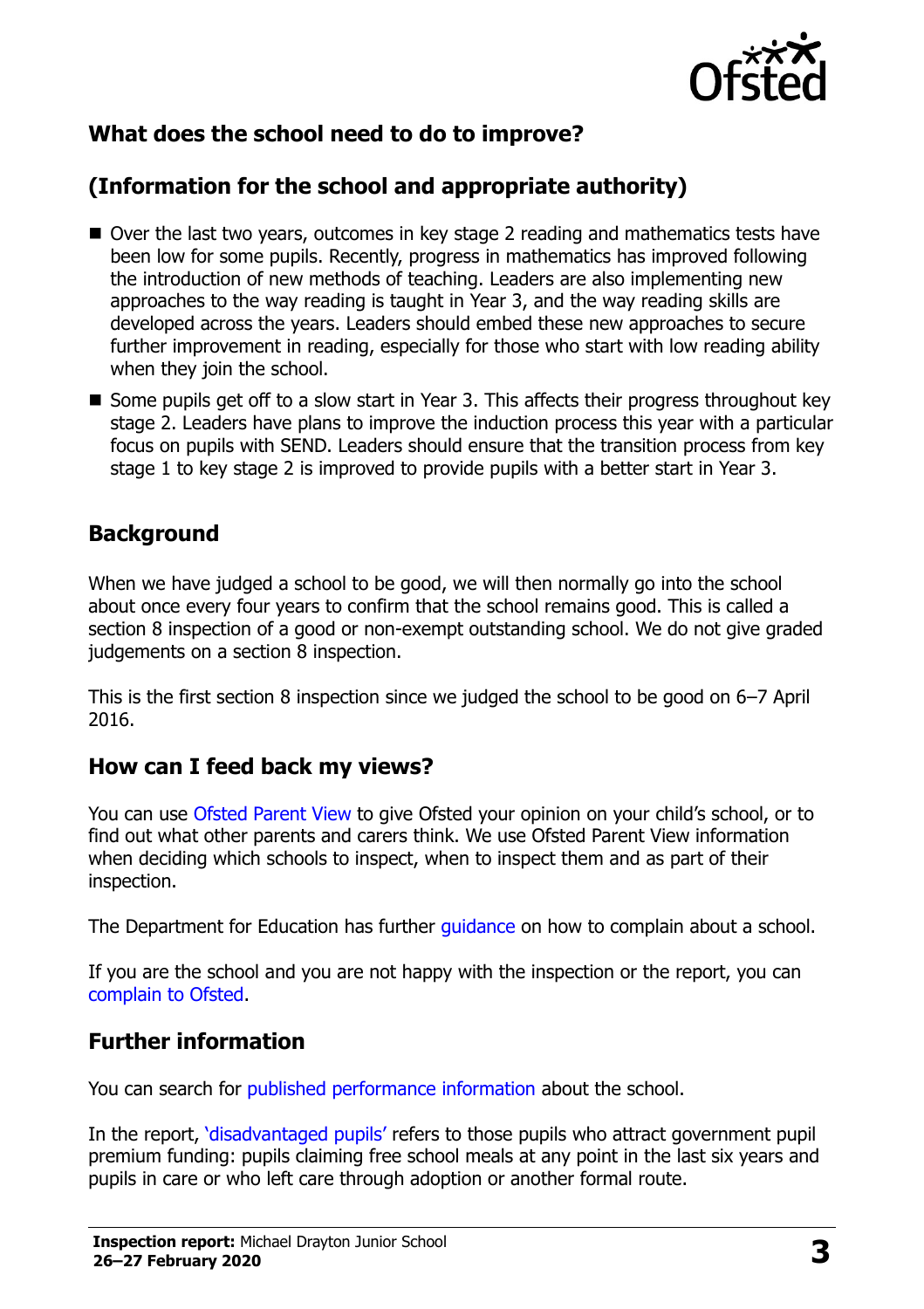

### **School details**

| Unique reference number             | 125512                                                              |
|-------------------------------------|---------------------------------------------------------------------|
| <b>Local authority</b>              | Warwickshire                                                        |
| <b>Inspection number</b>            | 10132693                                                            |
| <b>Type of school</b>               | <b>Junior</b>                                                       |
| <b>School category</b>              | Community                                                           |
| Age range of pupils                 | 7 to 11                                                             |
| <b>Gender of pupils</b>             | Mixed                                                               |
| Number of pupils on the school roll | 540                                                                 |
| <b>Appropriate authority</b>        | The governing body                                                  |
| <b>Chair of governing body</b>      | Ian Chaplin                                                         |
| <b>Headteacher</b>                  | Diane Compton-Belcher                                               |
| Website                             | www.michaeldraytonjunior.co.uk/                                     |
| Date of previous inspection         | 6–7 April 2016, under section 5 of the<br><b>Education Act 2005</b> |

#### **Information about this school**

■ The school is expanding and has currently five classes in Years 3 and 4, and four in Years 5 and 6.

#### **Information about this inspection**

- I held meetings with the headteacher, deputy headteacher, assistant headteachers, the special educational needs coordinator (SENCo) and interim headteacher. I also met with the chair and vice-chair of the governing body and four governors.
- $\blacksquare$  I focused on reading, history and mathematics during this inspection. I met with curriculum leaders, visited lessons, scrutinised pupils' work and spoke with teachers and pupils.
- To inspect safeguarding, I checked that all safeguarding arrangements are fit for purpose and that records, including the single central record, are detailed and of high quality. I discussed policies and case studies with the designated safeguarding leads. I talked to teachers, teaching assistants and lunchtime supervisors about the safeguarding training they had, and how they put this training into practice as part of their duties. I checked that the site is safe.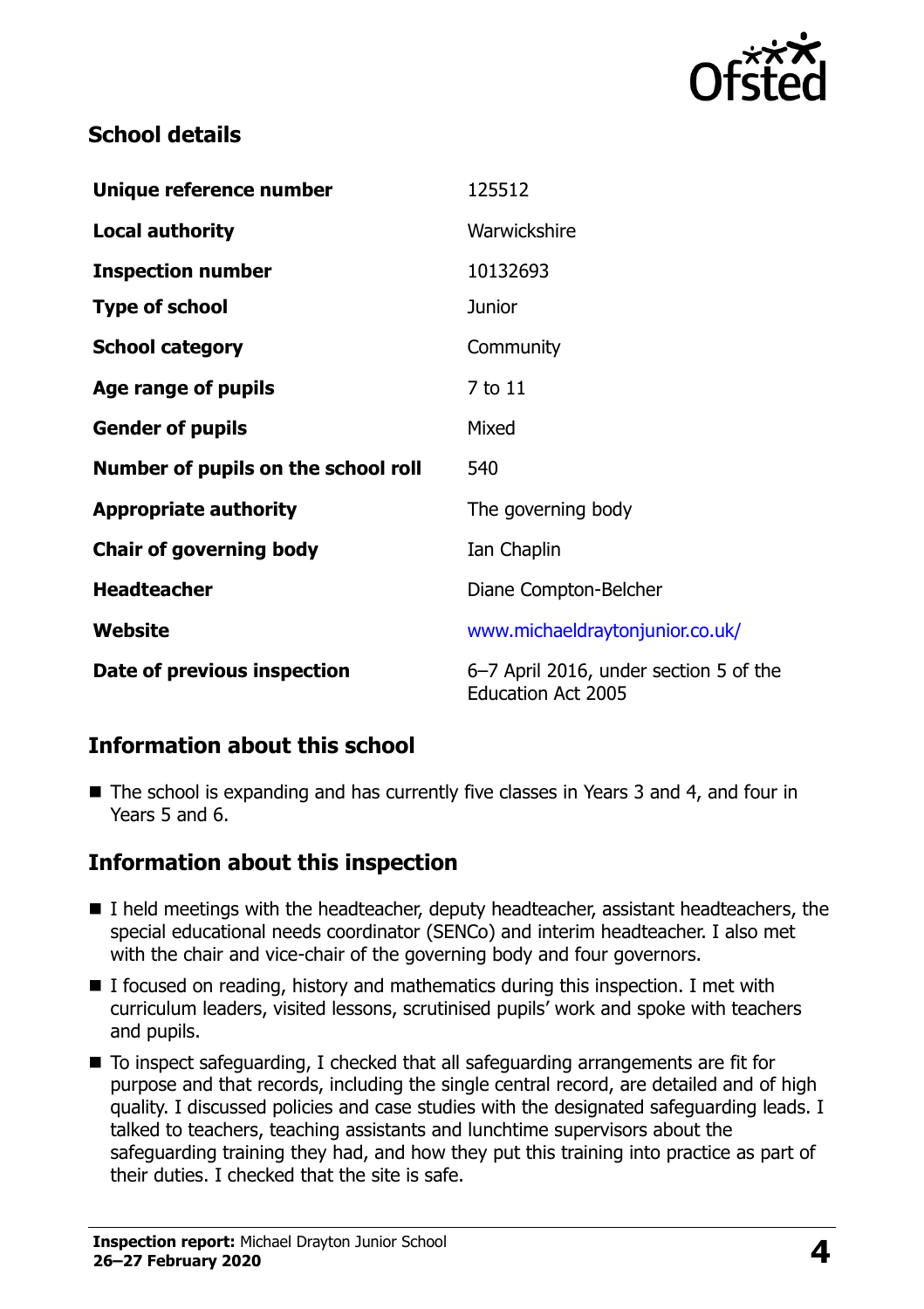

I observed pupils' behaviour at breaktimes and lunchtimes. I talked to parents at the start of the school day and considered the 79 responses to Ofsted's online questionnaire, Parent View, and the 78 responses to the free-text facility that were received during the inspection. I also considered 42 responses to Ofsted's online staff survey.

#### **Inspection team**

Patrick Amieli, lead inspector **Ofsted Inspector**